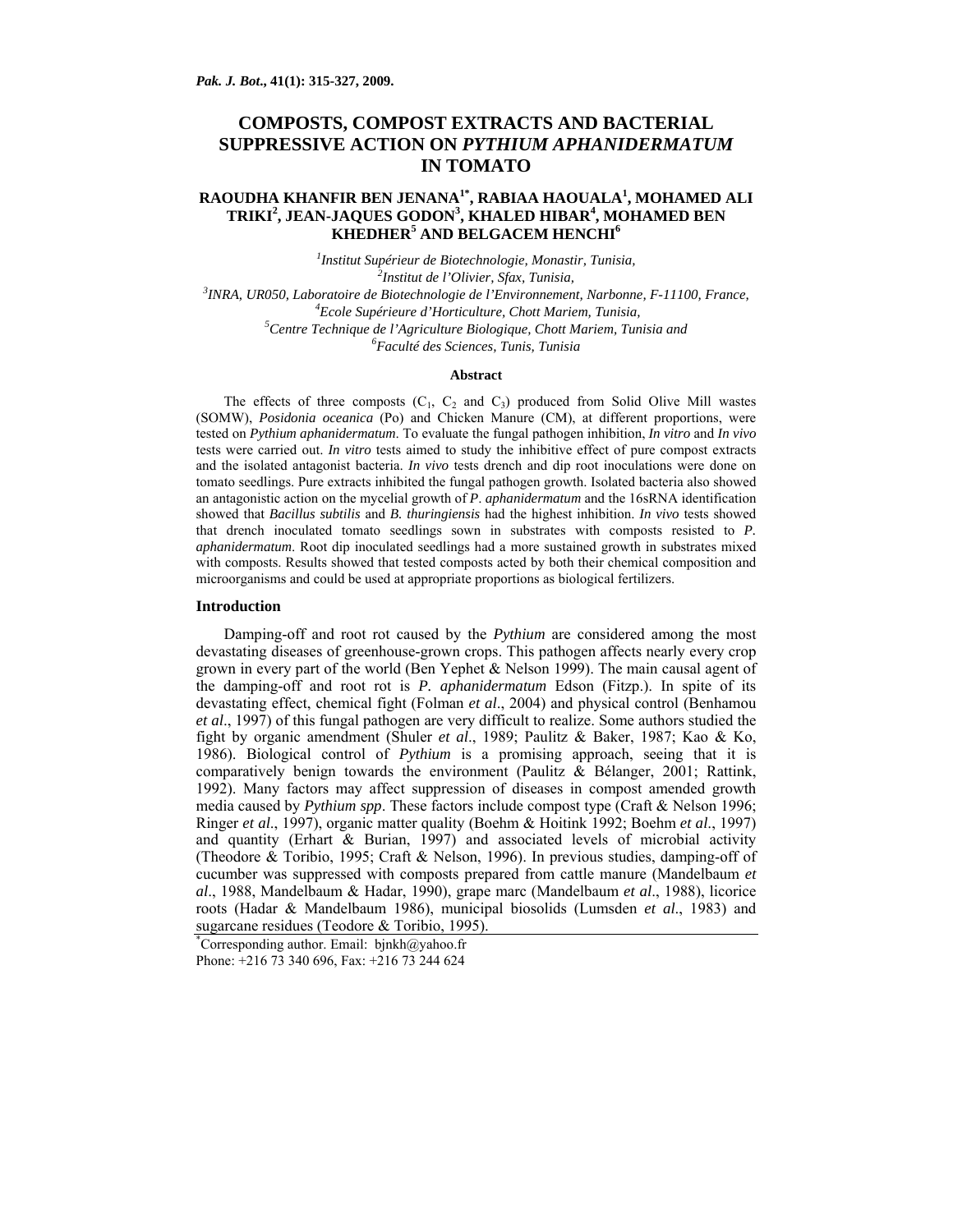Several composts from vegetal material were assessed by many authors. Seagrass and seaweed residues were tested with yard waste for horticultural purposes by Orquín *et al*., (2001). Roig *et al*., (2001) studied the composting of the solid fraction of olive mill wastewater. More than one compost from animal material were also studied in the literature e.g., pig manure (Atiyeh *et al*., 2000), mink manure (Ferguson 2001), racetrack manure, (Warman &Termeer 1996) and chicken manure (Hachicha *et al*., 2006; Kogbe, 1980).

Larbi (2006) concluded that most of the tested composts protected cucumber seedlings against damping-off caused by *Pythium ultimum*. According to this author, during the composting process, an antagonist microbial population might be developed to enable compost to protect plants against telluric diseases. High quality composts can be successfully used as a biological control means particularly in vegetable crops (Fuchs, 2002; Fuchs & Larbi 2004) as well horticultural crops especially in soilless cultures (Inbar *et al*., 1993). Generally, the main protection mechanism against phytopathogens seems to be clearly dependant on compost microbial activity (Hoitink *et al*., 1997; Tilston *et al*., 2002). Specific microorganism importance is established by several authors: *Trichoderma asperellum* against *Fusarium* on tomato (Cotxarrera *et al*., 2002), *Acromonium* sp., against *Phytophthora nicotianae* (Widmer *et al*., 1998) and *Bacillus subtilis* against *Pythium* sp., (Theodore & Toribio 1995).

Posidonia (*Posidonia oceanica* Delile) is a Mediterranean marine phanerogam. Leaves accumulated in litter are rejected in enormous quantities on the Tunisian beaches. Not many studies have been conducted on the Posidonia's antibiotic activity (Cariello & Zanetti, 1997; Bernard & Clément 1983; Bernard & Pesando 1989). Chicken manure accumulation is accompanied by serious environmental problems. For instance, the underground water is affected by nitrates and phosphates; air is affected by the ammonia emission and soil by accumulated heavy metals and phosphorus (Walker & Bernal 2007). The solid fraction of olive mill wastewater is accumulated each year in the Tunisian oil mills and is very rich with organic matter. Despite its various uses, the available quantities are still huge (Fourati *et al*., 2001; Nefzaoui & Ben Dhia, 1978; Nefzaoui & Zidani, 1987).

Aqueous compost extract (compost tea) is rich with nutrients and microorganisms. It can stimulate growth, protect plants from diseases and helps suppress soil borne pathogens (Quarles, 2001). During the two last decades, many authors found out that compost extracts are efficient against phytopathogens (Elad & Shteinberg, 1994; Yohalem *et al*., 1996; Reuveni *et al*., 2002; Al-Dahmani *et al*., 2003).

Within the framework of evaluating three new types of compost made from *Posidonia oceanica*, Chicken manure and solid olive mill wastes, we tested in this study their suppressive effect on *Pythium aphanidermatum.* To observe and evaluate the antagonistic effect of the composts, their extracts and bacteria present in these extracts, the current study has been conducted *In vitro* and *In vivo*. The *In vitro* test consisted of the confrontation of the compost extracts with the fungal pathogen. The bacterial strains that had been isolated and purified from the compost extracts were then confronted to the fungal pathogen. The bioassay was conducted on *P. aphanidermatum* inoculated tomato (*Solanum lycopersicum* L.) seedlings.

#### **Materials and Methods**

**Composition of the original composts:** In this study, we used three composts  $(C_1, C_2)$ and  $C_3$ ) produced in the Technical Center of the Organic Agriculture of Chott Meriem, Tunisia with the following compositions: i)  $C_1$ : 50% solid olive mill wastes (SOMW),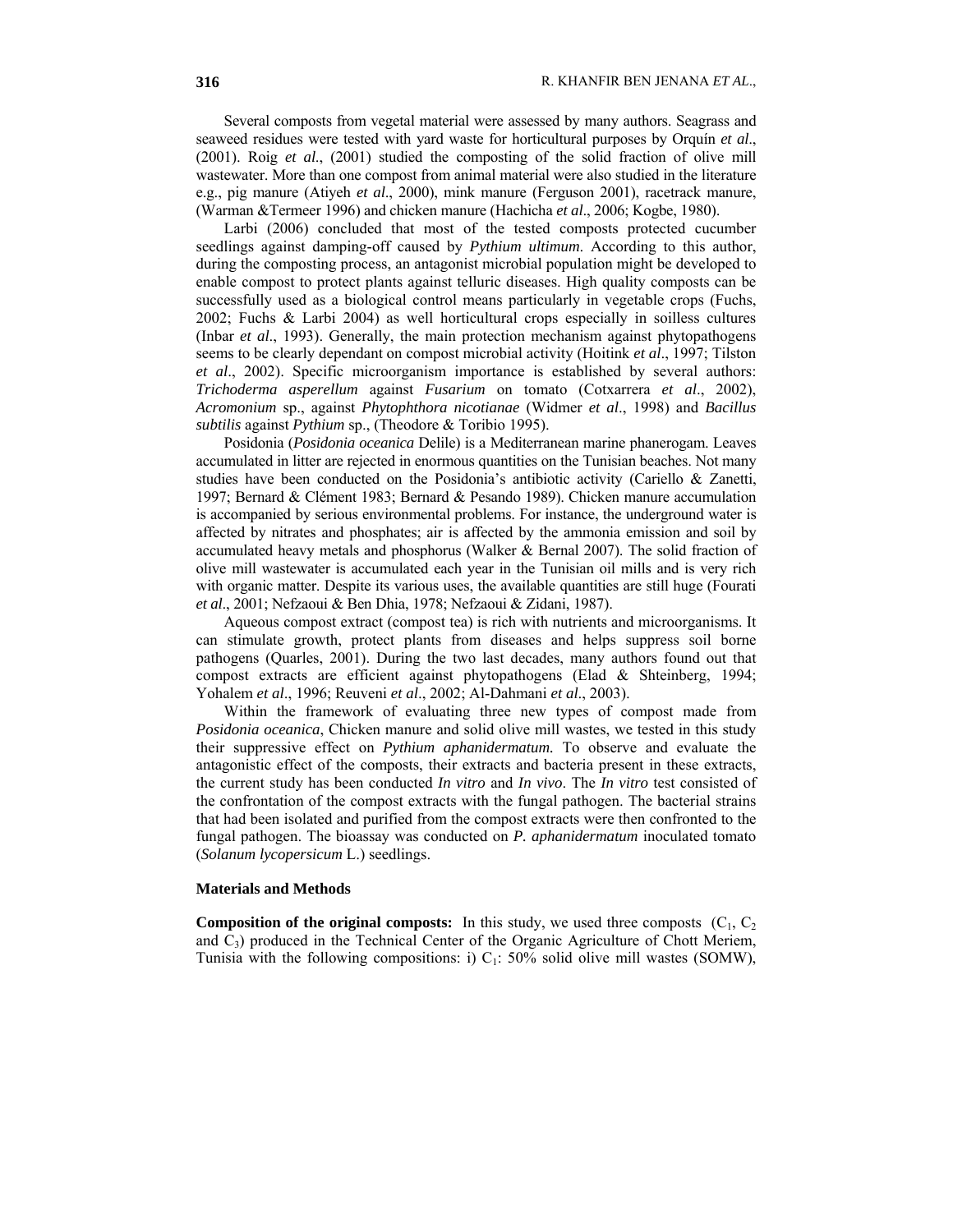20% *Posidonia oceanica* (Po) and 30% Chicken Manure (CM); ii) C2: 35% (SOMW), 35% (Po) and 30% (CM); iii) C<sub>3</sub>: 20% (SOMW), 50% (Po) and 30% (CM) (Table 1). The percentages are the proportions in weight. The total weight of each compost pile is 20 tons. Posidonia was collected from Hergla beaches 20 km North from Sousse, Tunisia and abundantly washed to eliminate accumulated salts from the leaf surface as suggested by Saïdane *et al*., (1979).

**Preparation of pure compost extract:** The pure extracts,  $E_1$ ,  $E_2$  and  $E_3$  corresponding to  $C_1$ ,  $C_2$  and  $C_3$  respectively, were prepared according to the steepage procedure of Weltzein (1992) modified by Znaïdi (2002). Each compost was suspended in tap water (1:5 vol/vol) in a loosely covered 10-liter plastic container. The suspension was incubated for 6 days at 15 to 20°C and daily stirred 5 to 10 minutes. Extracts were then filtered through a 2-mm screen to remove large particles. After a 8000 rpm centrifugation (Sigma) for 15 minutes, surfactant was filtered through a 0.2  $\mu$ m filter (Schleicher & Schuell, D-37582).

**Isolation and purification of bacterial colonies:** From 1 ml of each compost extract, decimal dilutions from  $10^{-2}$  to  $10^{-4}$  were made. In sterile Petri plates, 5 ml of each solution were poured on a Nutrient Agar medium. To avoid fungal development Cycloheximide antibiotic  $(100\mu g \text{ ml}^{-1})$  was added to the medium. After a 48 hour incubation at 28°C, the most numerous bacterial colonies with visually different morphology were picked out and isolated. These isolates were transferred to other dishes on LB (Luria Bertani) medium (Tryptone 10g, yeast extract 5g, NaCl 10g). After a 48 hour incubation at 28°C, the Petri dishes were removed and the isolates put in Appendorf tubes in 1ml of the solution (50% LB and 50% Glycerin) already autoclaved for 20 minutes at 120°C. These tubes were then preserved at -20°C for identification of bacteria.

**Molecular analysis of 16S rDNA:** Bacterial colonies were suspended into 35µl ultrapure water and were subjected to four freeze-thaw cycles in order to lyse the cells (Dunbar *et al*., 1996). Bacterial 16S rDNA genes were amplified by PCR using the universal reverse primer W02 (5'-GNTACCTTGTTACGACTT-3') and the bacterial forward primer W18 (5'-GAGTTTGATCMTGGCTCAG-3'), *Escherichia coli* position 1509-1492 and 9-27, respectively (Brosius *et al*., 1981). Each reaction tube contained 1 µl of each primer, 1×RED Taq PCR buffer (Sigma, St. Louis, MO. USA), 200ng (each) desoxynucleotide triphosphate and 1U of Taq DNA polymerase (Sigma) in a total volume of 50 µl. The reaction mixture was placed in a thermocycler (Applied biosystems) at 94°C. After an initial denaturation at 94°C for 2min, 25 temperature cycles were performed for bacteria (94°C for 1min, 50°C for 1 min, and 72°C for 1min). Products were electrophoresed on a 0.7% agarose gel and viewed by ethidium bromide staining. After sequencing (Millegen, Labège, France), each sequence was compared using BLASTIN (Altschul *et al*., 1990). The nucleotide sequence data reported in this paper is available in the EMBL, GenBank and DDBJ Nucleotide Sequence Databases under the accession numbers from EU515232 to EU515236.

**Fungal pathogen:** *P. aphanidermatum* pathogen was isolated from diseased tomato roots by the laboratories of phytopathology of the Olive Institute in Sfax (Tunisia).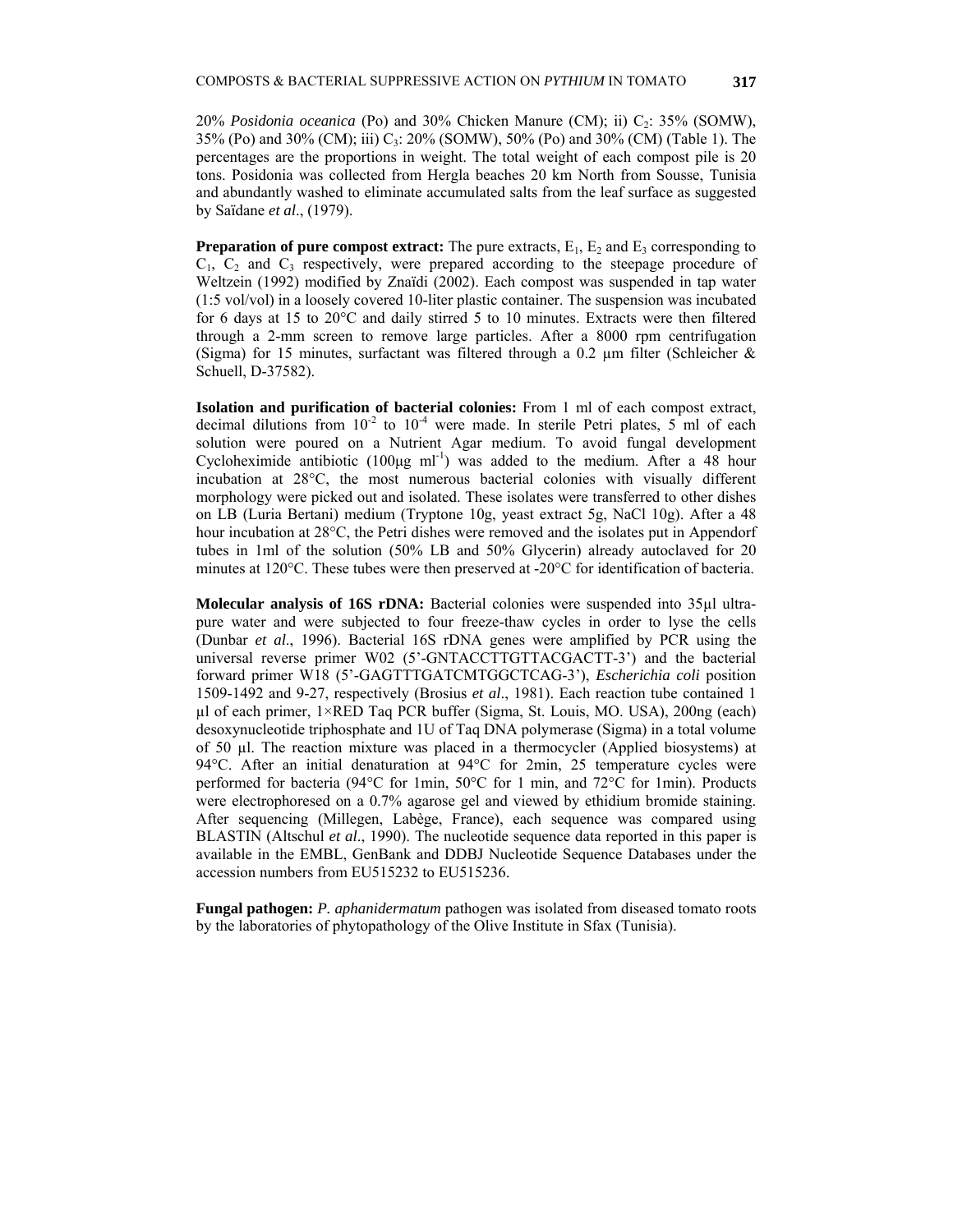| Posidonia oceanica<br>Po | <b>Chicken manure</b><br>CМ | Solid olive mill wastes<br>(SOMW) |
|--------------------------|-----------------------------|-----------------------------------|
|                          |                             |                                   |
|                          | 3U                          |                                   |
|                          |                             |                                   |

Table 1. Compositions  $(\%)$  of the original composts  $C_1$ ,  $C_2$  and  $C_3$ .

#### **The** *In vitro* **assay**

**Effect of pure compost extracts:** Compost extracts sterilization aims to check whether microorganisms are responsible for the seedlings protection (Larbi, 2006) or not.

Hundred µl of each pure extract were pipetted into pits of 6 mm diameter on PDA medium. In each Petri plate, a 6 mm diameter disk of the pathogen mycelial culture was placed 4 cm from the pit. Control plates were prepared by replacing the quantity of pure extracts by the same quantity of sterile distilled water (Hibar, 2002). After a 72 hour incubation at 26°C, pathogen mycelial growth was measured in each plate and the growth on PDA containing compost extracts was compared with the control. Each treatment was replicated three times. The inhibitive effect of the composts' extracts on mycelial growth of *P. aphanidermatum* was measured in terms of percentage growth inhibition (I %) and calculated according to the method of Hmouni *et al*., (1996). Percentage growth inhibition was determined as =  $100 \times (1 \text{-Cn/Co})$ , where Cn is the average diameter increase of pathogen mycelium in each treatment and Co is the average diameter increase in the control plate.

**The antagonist effect of bacterial isolates:** The confrontation by direct contact consists of placing on PDA medium at 3 cm radius, diametrally opposed the isolated bacteria and *P. aphanidermatum*. The confrontation was done under sterile conditions. The Petri plates were then placed in an incubator at 28°C for 72h. Control was prepared by placing the pathogen without bacteria. Bacteria inhibition rates were obtained by the calculation of mycelium growth inhibition percentage according to Hmouni *et al*., (1996). Mean value of three replications is considered.

### **The bioassay**

**Seedling preparation:** Tomato seeds (*Solanum lycopersicum*, L. cv. Rio Grande) were disinfected in absolute ethanol for 5 minutes, and rinsed with sterile distilled water to eliminate the pesticides residues used in seeds treatment (Benhamou *et al*., 1997). After drying, seeds were placed under sterile conditions in Petri plates on filter papers soaked with sterile distilled water. Seed germination was assessed after 4 days in a growth chamber at 20°C (Hibar *et al*., 2005). Twenty germinated seedlings were transferred to alveolus plates filled with the following substrates: i) So: 50% sterilized peat and 50% sterilized perlite (for inoculated and non inoculated control (IC and NIC respectively)), ii)  $S_1$ : 1/5 C<sub>1</sub> and 4/5 So (v/v), iii) S<sub>2</sub>: 1/5 C<sub>2</sub> and 4/5 So (v/v); iv) S<sub>3</sub>: 1/5 C<sub>3</sub> and 4/5 So (v/v).

**Preparation of the inoculum solution:** The fungal pathogen was cultivated on PDA medium (Ben Yephet & Nelson, 1999). After ten days of incubation at 28°C, oospores suspension was scraped from the surface of the medium using a sterile blade and placed in a conical 100ml tube containing sterile distilled water. A concentration of  $10<sup>3</sup>$  oospores ml-1 was determined using a Malassez cell (Hibar *et al*., 2006).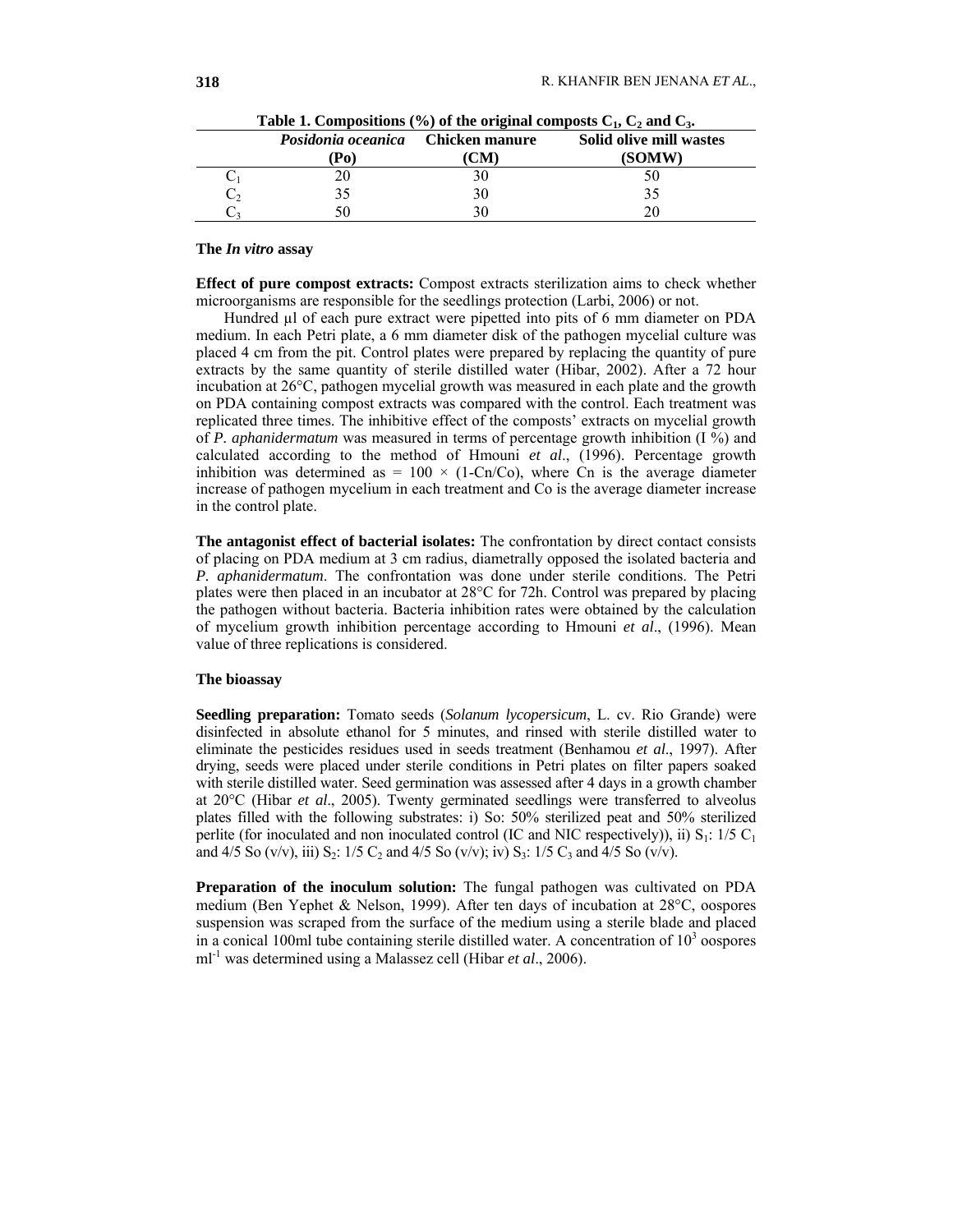| <u>VAN MUNT MENT THE HOMED WE HOT OF THE LIGHT HERMINIST</u> |                                             |  |  |  |
|--------------------------------------------------------------|---------------------------------------------|--|--|--|
| Inhibition rate $(I\% )$                                     |                                             |  |  |  |
| $22,81^a \ (\pm 0.3)$                                        |                                             |  |  |  |
|                                                              |                                             |  |  |  |
|                                                              |                                             |  |  |  |
|                                                              | $16.02^b (\pm 0.3)$<br>$14.56^b (\pm 0.25)$ |  |  |  |

**Table 2. Inhibition of** *P. aphanidermatum* **mycelial growth caused by compost extracts after 72 hours at 26°C on PDA medium.** 

Values followed by different letters are significantly different at  $p$  <0.05. Values between parentheses represent the standard deviations.  $E_1$ : Extract of Compost  $C_1$ ;  $E_2$ : Extract of Compost  $C_2$ ; E<sub>3</sub>: Extract of Compost  $C_3$ .

**Drench inoculation:** Two-leaf germinated seedlings were transferred in alveolus plates containing the substrates mentioned above  $(S_0, S_1, S_2, S_3)$ . Three days after their transplanting, seedlings were drenched with 100 ml of the inoculum solution for the three treatments and the inoculated control (IC). For non-inoculated control (NIC) distilled water were used. The experiment was carried out in a growth chamber at 24<sup>o</sup>C with a 12hour-photoperiod and 80% humidity. Seedlings were watered daily. As a measure of disease severity, seedling stands were counted 25 days after inoculation. Low percentseedling stands indicated high disease severity, whereas high percent-seedling stands indicated high disease suppressiveness. Percent-seedling stands were calculated and the mean value of five replications was considered (Ben-Yephet & Nelson 1999). Means of the percent-seedling stands of five replications were calculated.

**Root dip inoculation:** At two-leaf-stage, seedling roots of 20 inoculated seedlings were cut at 1cm from the tips, soaked in inoculum solution for 1 hour and transferred to alveolus plates filled with the following substrates: So (for IC and NIC),  $S_1$ ,  $S_2$ , and  $S_3$ . Transferred seedlings were daily watered and 30 days after their inoculation, the seedling top lengths were measured and the mean value of five replications was calculated.

**Experimental setup and statistical analysis:** Each experiment was replicated five times. For the bioassay, 20 plants per treatment were used. The experiments were analyzed using the DUNCAN test with factorial treatment structure and the analysis of the treatment effect was performed by using the general linear model procedure of SPSS (SPSS 10.0). The means were separated on the basis of least significant differences at 5% probability level.

#### **Results**

#### *In vitro* **assay**

**Compost tea inhibition:** Results showed that all compost extracts had an inhibiting effect on *P. aphanidermatum* development and percentage inhibition varied between 14.56% and 22.81% (Table 1). Mycelial growth measured in the different Petri plates showed that there is no significant difference between the suppressive effects of extracts  $E_2$  and  $E_3$  whereas the inhibitive effect of  $E_1$  is significantly different from  $E_2$  and  $E_3$ . Inhibition rates were 22.81%, 16.02%, and 14.56 % for  $E_1$ ,  $E_2$  and  $E_3$  extracts respectively (Table 2).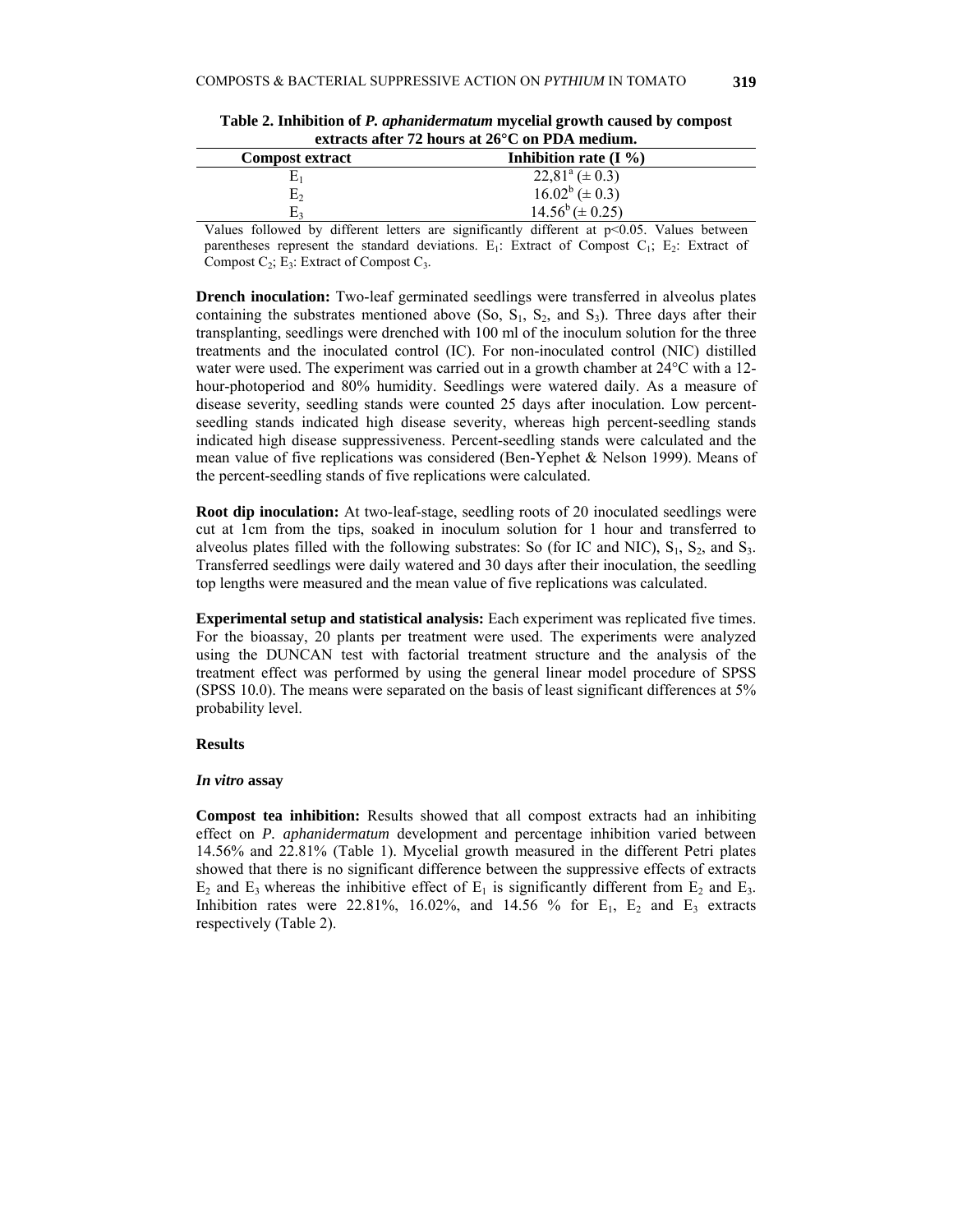|                 |                               |                               | <b>Gen Bank</b>     | Nearest blast-determined neighbor      |                                 |  |
|-----------------|-------------------------------|-------------------------------|---------------------|----------------------------------------|---------------------------------|--|
| <b>Extracts</b> | <b>Cultivated</b><br>isolates | Antagonist<br>effect $(\%)^*$ | accession<br>number | <b>Species</b>                         | <b>Similarity</b><br>$(\%)^{*}$ |  |
| $E_1$           | $E_{1-1}$                     | $10^a$                        |                     |                                        |                                 |  |
|                 | $E_{1-2}$                     | 10 <sup>a</sup>               |                     |                                        |                                 |  |
|                 | $E_{1-3}$                     | 0 <sup>b</sup>                |                     |                                        |                                 |  |
|                 | $E_{1-4}$                     | 0 <sup>b</sup>                |                     |                                        |                                 |  |
|                 | $E_{1-5}$                     | $38^{\circ}$                  | EU515233            | <b>Bacillus subtilis</b>               | 100                             |  |
|                 | $E_{1-6}$                     | 0 <sup>b</sup>                |                     |                                        |                                 |  |
|                 | $E_{1-7}$                     | 0 <sup>b</sup>                |                     |                                        |                                 |  |
|                 | $E_{1-8}$                     | 34 <sup>d</sup>               |                     | EU515234 Achromobacter xylosoxidans    | 100                             |  |
| E <sub>2</sub>  | $E_{2-1}$                     | 0 <sub>p</sub>                |                     |                                        |                                 |  |
|                 | $E_{2-2}$                     | 0 <sup>b</sup>                |                     |                                        |                                 |  |
|                 | $E_{2-3}$                     | $35^d$                        |                     | EU515236 Pseudomonas pseudoalcaligenes | 100                             |  |
|                 | $E_{2-4}$                     | $28^{\circ}$                  |                     |                                        |                                 |  |
|                 | $E_{2-5}$                     | 35 <sup>d</sup>               |                     | EU515232 Pseudomonas fluorescens       | 100                             |  |
|                 | $E_{2-6}$                     | 0 <sup>b</sup>                |                     |                                        |                                 |  |
| $E_3$           | $E_{3-1}$                     | 0 <sub>p</sub>                |                     |                                        |                                 |  |
|                 | $E_{3-2}$                     | 0 <sup>b</sup>                |                     |                                        |                                 |  |
|                 | $E_{3-3}$                     | $37^{\circ}$                  | EU515235            | <b>Bacillus thuringiensis</b>          | 100                             |  |
|                 | $E_{3-4}$                     | 0 <sup>b</sup>                |                     |                                        |                                 |  |
|                 | $E_{3.5}$                     | $10^a$                        |                     |                                        |                                 |  |
|                 | $E_{3-6}$                     | 8 <sup>a</sup>                |                     |                                        |                                 |  |
|                 | $E_{3-7}$                     | 0 <sup>b</sup>                |                     |                                        |                                 |  |

**Table 3. 16S rDNA molecular analysis and antagonist effects of bacterial isolates on** *P. aphanidermatum***.** 

E<sub>1</sub>: Extract of Compost C<sub>1</sub>; E<sub>2</sub>: Extract of Compost C<sub>2</sub>; E<sub>3</sub>: Extract of Compost C<sub>3</sub>.

Values followed by different letters are significantly different at p<0.05.

*\** Antagonist effect based on five replicates per treatment.

*\*\**Percentage of 16S rDNA sequence similarity between the representative isolate and its nearest neighbor from Gen Bank database.

**Antagonistic effect of bacterial isolates:** To reveal the microbiological role of the extracts suppressive effect, bacterial colonies of the extracts were purified after selection based on macroscopic aspect. The observations of these colonies showed at least 8 isolates in extract  $E_1$ , 6 isolates in extracts  $E_2$  and 7 isolates in  $E_3$ . Confrontation bacteriafungal pathogen demonstrated that  $E_1$  contains 4 types of suppressive bacteria to  $P$ . *aphanidermatum* ( $E_{1-1}$ ;  $E_{1-2}$ ;  $E_{1-5}$  and  $E_{1-8}$ ). Isolates  $E_{1-1}$  and  $E_{1-2}$  inhibited 10% the development of the fungal pathogen while isolate  $E_{1-8}$  gave an inhibition rate of 34 %, and isolate  $E_{1-5}$  produced the highest inhibitive effect with a 38% rate (Table 3). The antagonist effects of both  $E_{1-1}$  and  $E_{1-2}$  were significantly different from the ones of  $E_{1-5}$ and  $E_{1-8}$ . Concerning  $E_2$ , 3 isolates of bacteria had a suppressive effect on the fungal pathogen development ( $E_{2-2}$ ;  $E_{2-4}$  and  $E_{2-5}$ ) with a rate of 28% of inhibition for isolate  $E_{2-4}$ and a rate reaching 35% for isolates  $E_{2-3}$  and  $E_{2-5}$ .  $E_3$  showed 3 bacterial isolates with a suppressive effect on *P. aphanidermatum*  $(E_{3\cdot3}; E_{3\cdot5}$  and  $E_{3\cdot6}$ ). The inhibiting effects of these isolates were 37%, 10% and 8%, respectively. Identification of bacteria with a suppressive effect higher than 30% showed that the most important inhibition was obtained by *Bacillus subtilis* (E1-5) and *Bacillus thuringiensis* (E3-3) with inhibition rates of 38 and 37% respectively. *Pseudomonas pseudoalcaligenes* (E2-3) and *P. fluorescens*  $(E_{2-5})$  suppressed at 35% the fungal pathogen, while *Achromobacter xylosoxidans*  $(E_{1-8})$ had an antagonist effect of 34% (Table 3).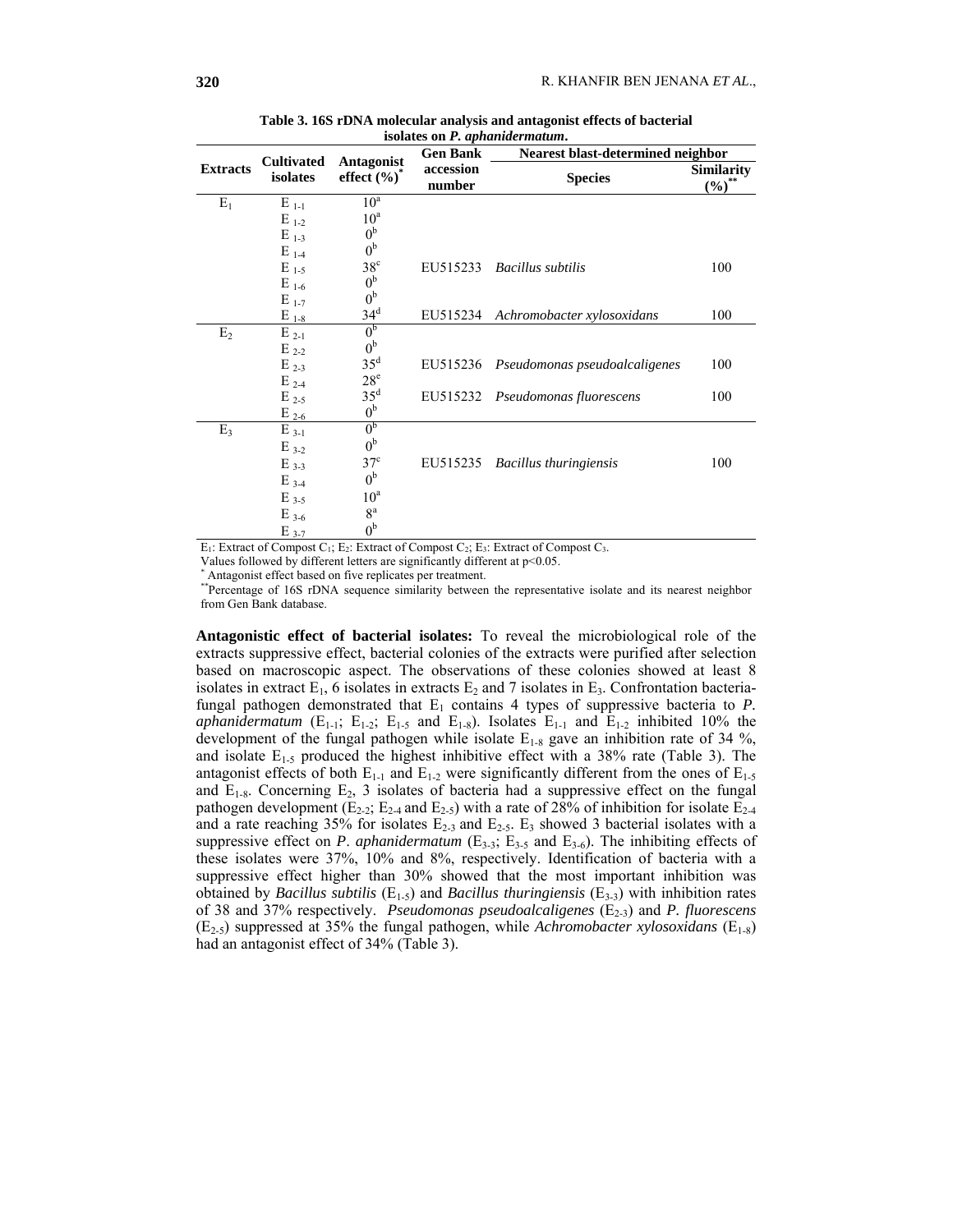## *In vivo* **assay**

**Drench inoculation:** Values recorded after 25 days of inoculation showed that all (100%) of the non-inoculated seedlings (NIC) survived, while 10% survived in the inoculated, untreated control. Seedling stand percentage in  $S_1$  was significantly higher than in the  $S_2$  and  $S_3$  treatments, and all were higher than inoculated, untreated control (Table 4). The percentages of seedlings stand sown in the composts were 80% for  $S_1$  and 55% for  $S_2$  and  $S_3$ .

**Root dip inoculation:** Values recorded 30 days after inoculation showed that 100% of the seedlings in the non-inoculated control (NIC) were dead, whereas seedlings planted in the substrates showed a resistance against the inoculated pathogen and abundant root systems. Mean seedling lengths were approximately: 12 cm, 15 cm, 20 cm, 8 cm and 18 cm in  $S_1$ ,  $S_2$ ,  $S_3$ , So-IC and So-NIC respectively (Table 5). Furthermore, we noticed that seedlings in  $S_3$  are higher than those in So-NIC (Fig. 1).

*P. aphanidermatum* was re-isolated from diseased plants. Microscopic examination of the re-isolated colonies did not indicate differences between re-isolated colonies and those used for inoculation. We note also that no pathogen was re-isolated from noninoculated control plants.

#### **Discussion**

*In vitro* tests showed antagonist effect on *P. aphanidermatum*. However, the suppressiveness of isolated bacteria was more accurate than this of pure composts extracts. Our results confirm that plant protection was not due essentially to extract microbial populations, which is confirmed by other authors reporting that the antifungal activity of composts extracts persists even after sterilization (Achimu & Schlösser, 1991; Elad & Shtienberg, 1994; Cronin *et al*., 1996; Zhang *et al*., 1998). On the other hand, according to McQuilken *et al*., (1994) and Weltzien (1992), sterilization of composts extracts eliminates their antagonistic effect. Different mechanisms are supposed to contribute to the suppression of soil-borne plant pathogens: parasitism, production of antifungal compounds, competition for nutrients and colonization sites, and inducing systemic resistance in plants against pathogens (Fravel, 1988; Han *et al*., 2000; Lugtenberg *et al*., 2001; Bergsma-Vlami *et al*., 2005; Dahiya, 2005; Kobayashi *et al*., 2005).

Bacteria identified in our study are *Bacillus subtilis, Achromobacter xylosoxidans, Pseudomonas pseudoalcaligenes, Pseudomonas fluorescens* and *Bacillus thuringiensis.*  Nielsen & Sørensen (1997) reported that *Bacillus polymyxa* synthesizes antibiotics such as Fusaricidins B, C and D or proteolytic and hydrolytic enzymes (cellulase, mannanase and xylanase) which destroy the cellular membrane of the following fungal pathogens: *Aphanomyces cochleoïdes, Pythium ultimum* and *Rhizoctonia solani.* On the other hand, Raupach *et al*., (1996) reported that *Bacillus subtilis* induced systemic resistance in cucumber and tomato against mosaic cucurmovirus using plant growth-prometting rhizobacteria *(PGPR). Pseudomonas fluorescens* produces antifungal compounds (Notz *et al*., 2001) and antibiotics (Delaney *et al*., 2001; Thomashow & Weller 1988). *Pseudomonas* spp. produces different types of metabolites, such as volatiles, toxins, cyclic lipopeptides, enzymes and antibiotics, which enable the genus to compete effectively, and microbial fitness to survive in most environments (Haas & Keel, 2003).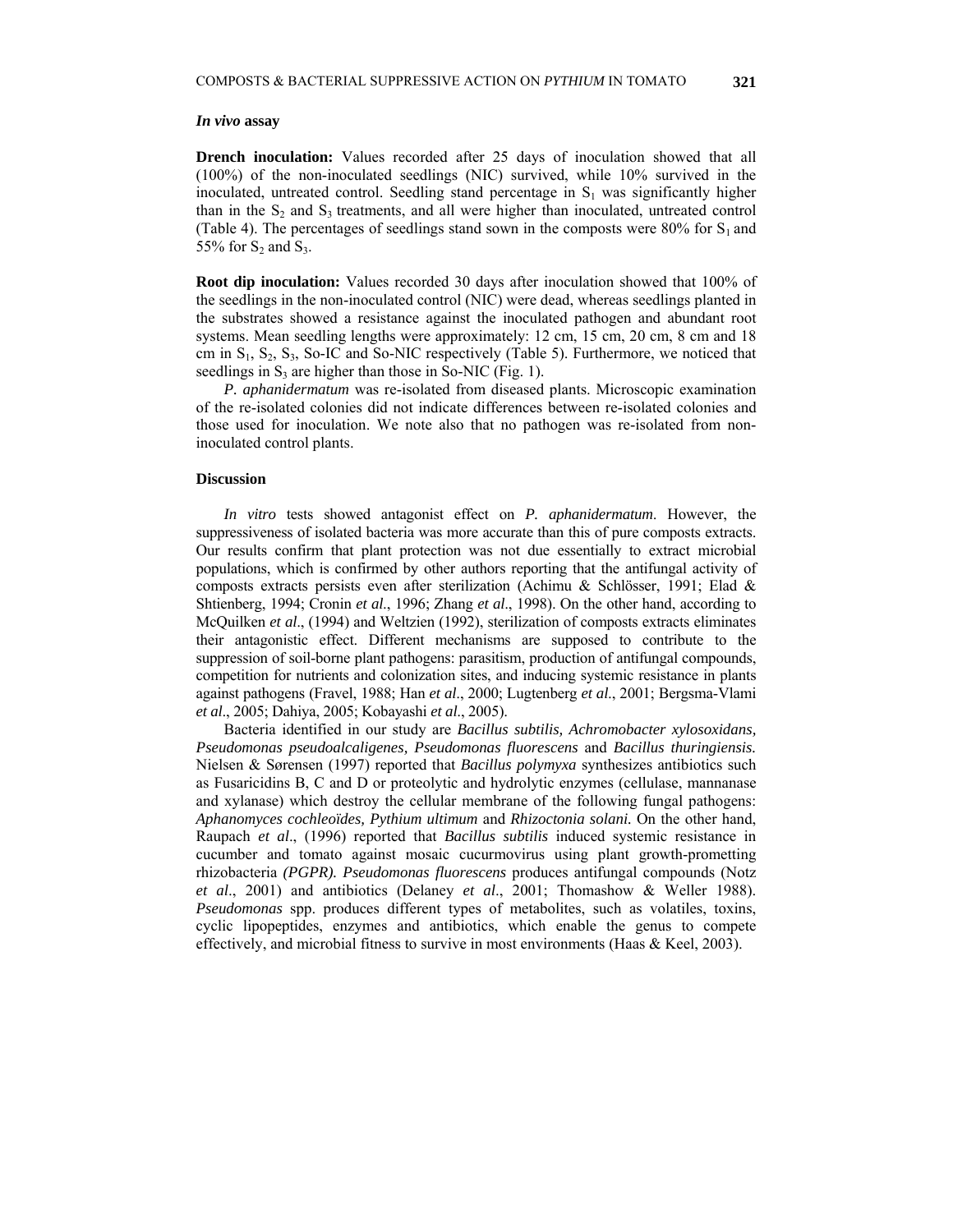| <b>Substrate</b> | Seedlings stand percentage $(\% )$ |  |
|------------------|------------------------------------|--|
| 0١               | $80^a (\pm 1.73)$                  |  |
| $\mathbf{D}_2$   | $55^b(\pm 1.00)$                   |  |
| $\mathbf{S}_3$   | $55^b(\pm 2.64)$                   |  |
| So-IC            | $10^{\circ} (\pm 1.80)$            |  |
| So-NIC           | 100 <sup>d</sup>                   |  |

**Table 4. Mean percentages of tomato seedlings stand sown in tested substrates.** 

So-IC: 50% sterilized peat and 50% sterilized perlite for inoculated control, So-NIC: 50% sterilized peat and 50% sterilized perlite for non-inoculated control; S<sub>1</sub>: 1/5 C<sub>1</sub> and 4/5 So (v/v); S<sub>2</sub>: 1/5 C<sub>2</sub> and 4/5 So (v/v); S<sub>3</sub>:  $1/5$  C<sub>3</sub> and  $4/5$  So (v/v).

Values followed by different letters are significantly different at p<0.05. Values between parentheses represent the standard deviations. Mean values of five replications are considered.

**Table 5. Mean seedling lengths of tomato sown in tested substrates 30 days after their inoculation.** 

| <b>Substrates</b>     | D.                | $\mathcal{D}$  | $D^{\sigma}$    | So-IC        | <b>So-NIC</b>  |
|-----------------------|-------------------|----------------|-----------------|--------------|----------------|
| Mean seedling lengths | 1.87 <sup>c</sup> | $4.85^{\rm d}$ | $20.08^{\rm e}$ | $7 \Omega^a$ | $17.8^{\circ}$ |
|                       | $(\pm 1.58)$      | (±2.47`        | $(\pm 1.53)$    | $(\pm 1.56)$ | $(\pm 1.29)$   |

Mean seedling lengths in  $S_1$ : (1/5 C<sub>1</sub> and 4/5 C (v/v));  $S_2$ : (1/5 C<sub>2</sub> and 4/5 C (v/v));  $S_3$ : (1/5 C<sub>3</sub> and 4/5 C (v/v)); IC: Inoculated Control (50% sterilized peat and 50% sterilized perlite); and NIC: Non Inoculated Control (50% sterilized peat and 50% sterilized perlite). Different letters show significant differences at p<0.05.Values between parentheses represent the standard deviations.



Fig. 1. Seedlings transplanted in the tested substrates 30 days after inoculation. So-IC: 50% sterilized peat and 50% sterilized perlite (Inoculated Control), So-NIC: 50% sterilized peat and 50% sterilized perlite (Non Inoculated Control); S<sub>1</sub>: 1/5 C<sub>1</sub> and 4/5 So (v/v); S<sub>2</sub>: 1/5 C<sub>2</sub> and 4/5 So (v/v);  $S_3$ : 1/5  $C_3$  and 4/5 So (v/v).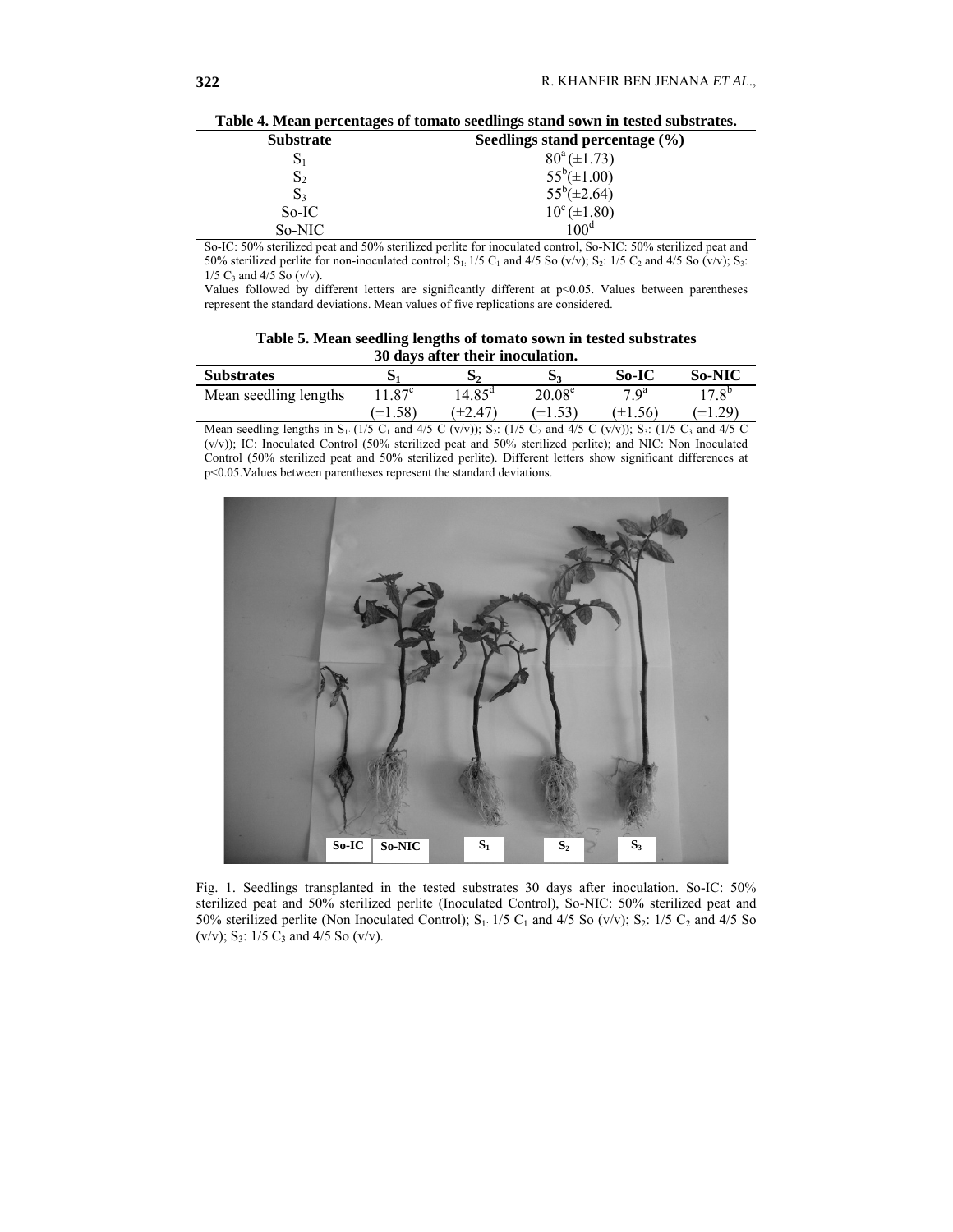*In vitro* and *In vivo* production of antibiotics by numerous antagonistic bacterial strains has been demonstrated (Bergsma-Vlami *et al*., 2005). The *In vivo* test results showed that the investigated composts have a suppressive effect on *P. aphanidermatum*. Furthermore, inoculated seedlings had better stand and growth than non inoculated control. Results differed as per substrates. Indeed, seedlings stand percentage in  $S_1$  (80%) is significantly higher compared to seedlings stand percentage registered in  $S_2$  and  $S_3$ (55%). These values are higher than those obtained by Ben-Yephet & Nelson (1999), who reported that between 24 and 28<sup>o</sup>C, municipal biosolids compost and a leaf compost give a mean seedling stand of cucumber between 50 and 54.2%. These authors found out that, in a peat and compost media, tomato seedlings inoculated with *F. oxysporum* f. sp. *radicis-lycopersici* show lower level of contamination compared to peat growing control. On the other hand, Hibar *et al*., (2005) demonstrate that the transplantation of inoculated tomato seedlings in compost extract treated peat inhibited *Fusarium oxysporum* effect. In the same study, the authors show significant difference between inoculated control roots and those of seedlings inoculated and treated with compost extracts. Suppression of damping-off caused by *P. aphanidermatum* by different types of composts is widely reported in literature. Damping-off of cucumber caused by *P. aphanidermatum* is suppressed by composts prepared from separated cattle manure (Mandelbaum & Hadar, 1990; Mandelbaum *et al*., 1988), grape marc (Mandelbaum *et al*., 1988), licorice roots (Hadar & Mandelbaum, 1986), sugarcane residues (Theodore & Toribio 1995). Nevertheless, Lumsden *et al*., (1983) reported that municipal biosolids compost does not inhibit damping-off of bean.

Bailey & Lazarovits (2003) reported that composts are an important source of nutrients usable by the microorganisms. As a consequence, composts amendments generally enhance the development of the microflora and increase the global activity of the soils. This is an explanation of the better growth in presence of composts. These findings are confirmed by the *In vivo* tests results showing that inoculated tomato seedlings grow better in media containing compost than non-inoculated seedlings in peat and perlite growing media. Root dip inoculation test showed that seedlings transplanted in substrate  $S_3$  are longer than non-inoculated control with 11% of stimulation. This result confirms those of authors testing several types of composts on tomato seedlings. Levy & Taylor (2003) mentioned that mink farm compost and horse manure compost stimulate root and shoot growth of tomato Meunchang *et al*., (2006) reported that sugar mill byproducts compost may be a good soil amendment to promote tomato growth. Benefic effect of composts on plant growth and yield was reported by more than one author. Manios & Kapetanios (1992) studied composted municipal solid waste in greenhouse tomato production. Lulakis & Petsas (1995) studied the effect of vine-cane compost on tomato seedlings. The results found in this work comply with those reported in previous studies on suppressive activity of composts. To our knowledge, this is the first study on such composts against *P. aphanidermatum*. Thus, a biological control system requires a better knowledge of the inhibitive agent action mechanism. Further researches on the identified bacteria might be conducted in order to determine their suppressiveness mechanism.

## **References**

Achimu P, Schlösser 1991. Control of *Plasmopara viticola* with compost filtrates. *Mededelingen van de Faculteit Landbouwwetenschappen, Rijksuniversiteit Gent*., 56: 171-178.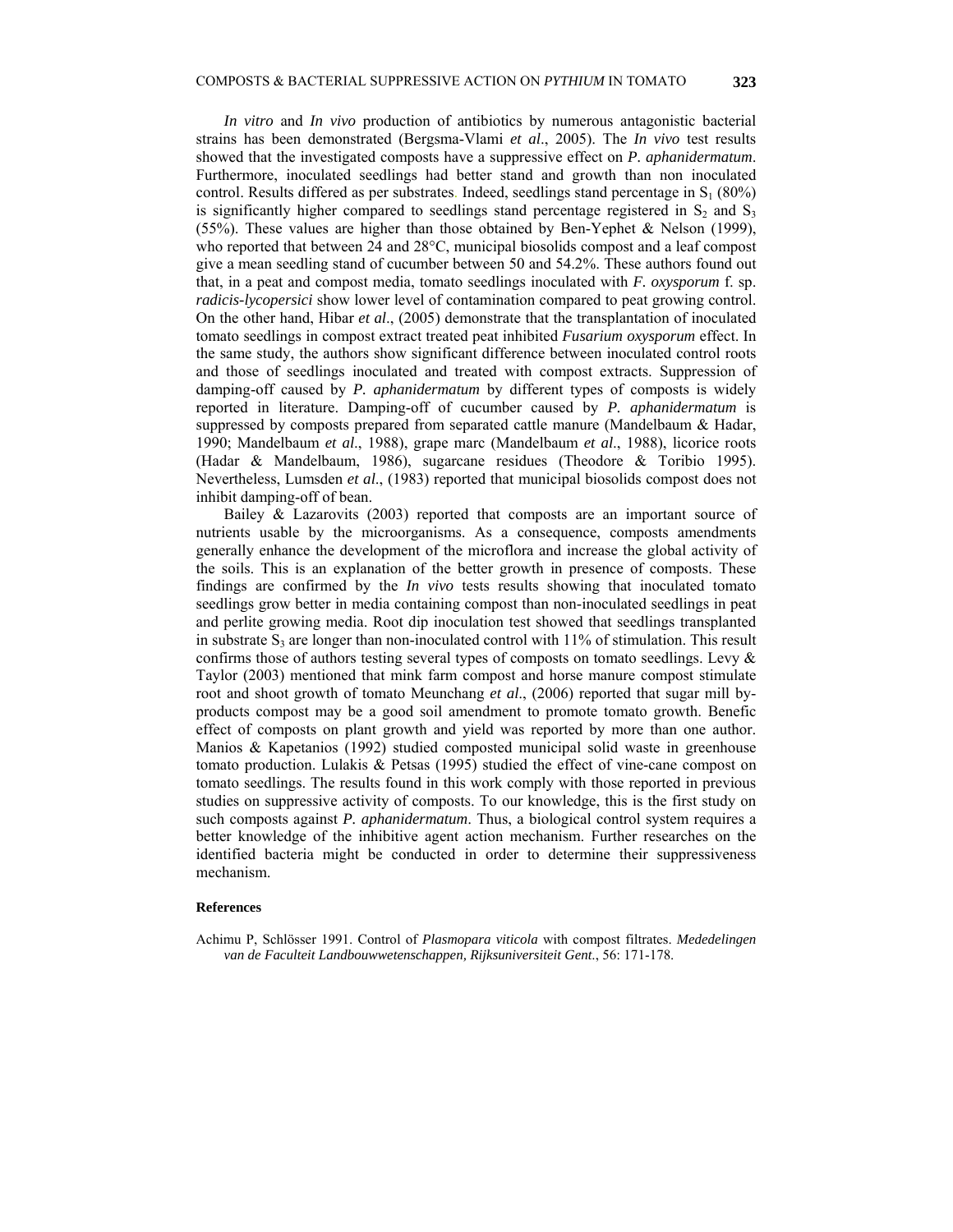- Al-Dahmani, J.H., P.A. Abbassi, S.A. Miller and H.A.J. Hoitink. 2003. Suppression of bacterial spot of tomato with foliar sprays of compost extracts under greenhouse and field conditions. *Plant Dis*., 87: 913-919.
- Atiyeh, R.M., C.A. Edwards, S. Subler and J.D. Metzger. 2000. Pig manure vermicomposts as a component of a horticultural bedding plant medium: effects on physicochemical properties and plant growth *Bioresour. Technol*., 78: 11-20.
- Bailey, K.L. and G. Lazarovits. 2003. Suppressing soil-borne diseases with residue management and organic amendments. *Soil and Tillage Research*, 72: 169-180.
- Ben Yephet, Y. and E.B. Nelson. 1999. Differential suppression of damping-off caused by *Pythium aphanidermatum, P. irregulare* and *P. myriotylum* in composts at different temperatures. *Plant Dis*., 83: 356-360.
- Benhamou, N., P. Rey, M. Cherif, J. Hockenhull and Y. Tirilly. 1997. Treatment with the mycoparasite *Pythium oligandrum* tiggers induction of defence-related reactions in tomato roots when challenged with *Fusarium oxysporum* f.sp. *radicis-lycopersici*. *Phytopathol*., 87: 108-121.
- Bergsma-Vlami, M., M.E. Prins, M. Staats and J.M. Raaijmakers. 2005. Assessment of Genotypic Diversity of Antibiotic-Producing *Pseudomonas* Species in the Rhizosphere by Denaturing Gradient Gel Electrophoresis. *Applied and Environmental Microbiology*, 71(2): 993-1003.
- Bernard, P. and R. Clément. 1983. Bringing into evidence antibiotic substances from *Posidonia oceanica*. *Rev. Int. Oceanogr. Med*., 70/71: 33-37.
- Bernard, P. and D. Pesando. 1989. Antibacterial and antifungal activity of extracts from the rhizomes of the Mediterranean seegrass *Posidonia oceanica* (L.) Delile. *Bot. Mar*., 32: 85-88.
- Boehm, M.J. and H.A.J. Hoitink. 1992. Sustenance of microbial activity in potting mixes and its impact on severity of *Pythium* root rot of Poinsettia. *Phytopathol*., 82: 259-264.
- Boehm, M.J., T. Wu, A.G. Stone, B. Kraakman, D.A. Lannotti and E.G. Wilson. 1997. Crosspolarized magic-angle spinning 13C nuclear magnetic resonance spectroscopic characterization of soil organic matter relative to culturable bacterial species composition and sustained biological control of *Pythium* root rot. *Appl. Environ. Microbiol*., 63: 162-168.
- Brosius, J., T.J. Dull, D.D. Sleeter and H.F. Noller. 1981. Gene organisation and primary structure of a ribosomal RNA operon from *Escherichia coli*. *J. Mol. Biol*., 148: 107-127.
- Cariello, L. and L. Zanetti. 1979. Effect of *Posidonia oceanica* extracts on the growth of *Staphylococcus aureus*. *Bot. Mar*., 22: 129-131.
- Cotxarrera, L., G.M.I. Trillas, C. Steinberg and C. Alabouvette. 2002. Use of sewage sludge compost and *Trichoderma asperellum* isolates to suppress *Fusarium* wilt of tomato. *Soil Biology and Biochemistry*, 34: 467-476.
- Craft, C.M. and E.B. Nelson. 1996. Microbial properties of composts that suppress damping-off and root rot of creeping bentgrass caused by *Pythium graminicola. Appl. Environ. Microbiol*., 62: 1550-1557.
- Cronin, M.J., D.S. Yohalem, R.F. Harris and J.H. Andrews. 1996. Putative mechanism and dynamics of inhibition of the apple scab pathogen *Venturia inaequalis* by compost extracts. *Soil Biology and Biochemistry*, 28: 1241-1249.
- Dahiya, N. 2005. Production of an Antifungal Chitinase from *Enterobacter* sp. NRG4 and its application in protoplast production. *World Journal of Microbiology and Biotechnology*, 21: 8-9.
- Delaney, S.M., D.V. Mavrodi, R.F. Bonsall and L.S. Thomashow. 2001. phzO, a gene for biosynthesis of 2-hydroxylated phenazine compounds in *Pseudomonas aureofaciens* 30-84. *J. Bacteriol*., 183: 318-327.
- Dunbar, J., D.C.L. Wong, M.J. Yarus and L.J. Forney. 1996. Autoradiographic method for isolation of diverse microbial species with unique catabolic traits. *Appl. Environ. Microbiol*., 62: 4180- 4185.
- Elad, Y. and D. Shteinberg. 1994. Effect of compost water extracts on grey mold (*Botritis cinerea*). *Crop Prot*., 13 : 109-114.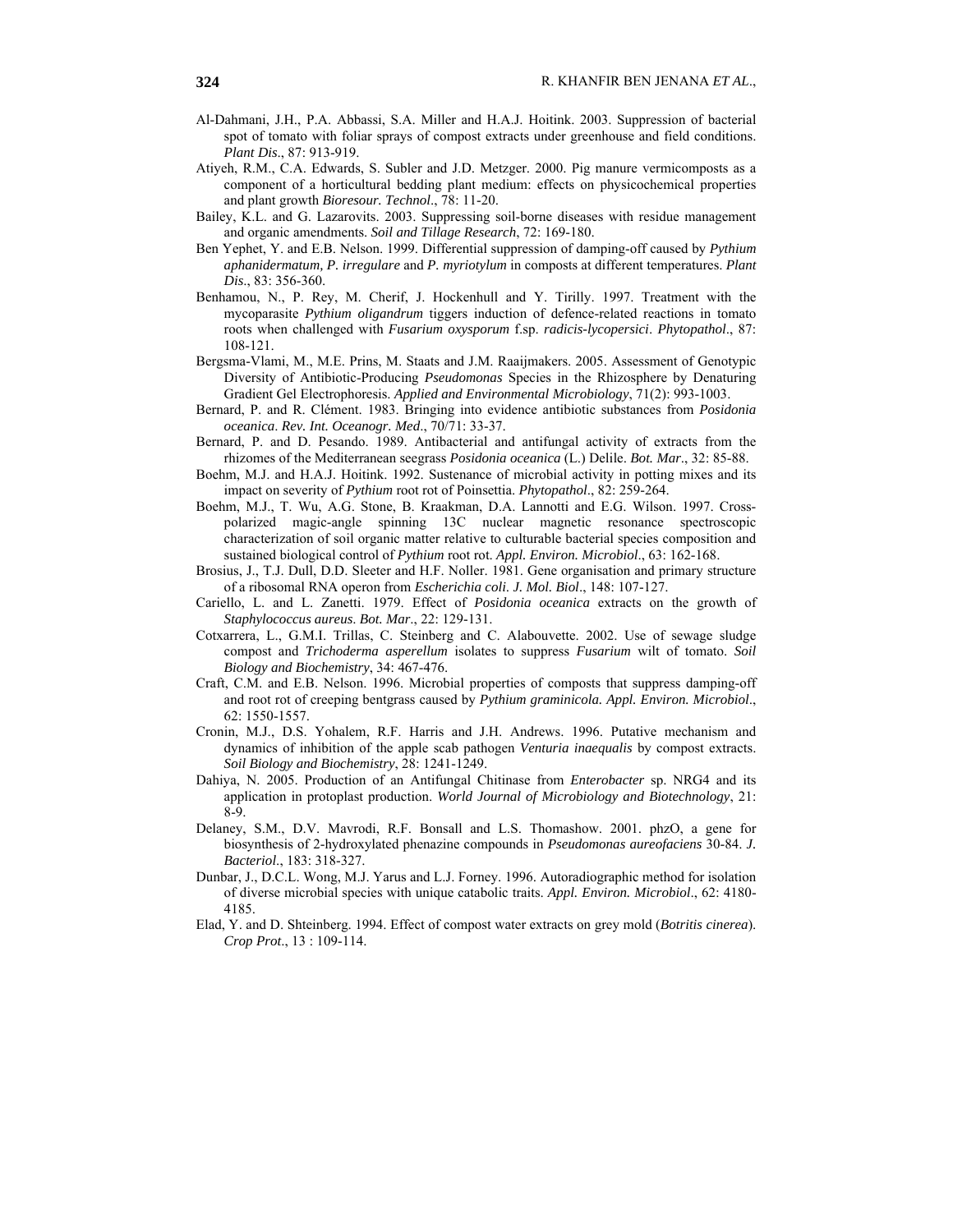- Erhart, E. and K. Burian. 1997. Evaluating quality and supressiveness of Austrian biowaste composts. *Compost Sci. Util*., 5: 15-24.
- Ferguson, J.L. 2001. Characterizing the process of composting mink manure and pelted mink carcasses. *M.Sc. Thesis, Nova Scotia Agricultural College, Truro, Nova Scotia, Canada*. 110 pp.
- Folman, L.B., M.J.E.M. De Klein, J. Postma and J.A. Van Veen. 2004. Production of antifungal compounds by *Lycobaster enzymogenes* isolate 3.1T8 under different conditions in relation to its efficacy as a biocontrol agent of *Pythium aphanidermatum* in cucumber. *Biol. Control*, 31 : 145-154.
- Fourati, C.F., J. Rouis and B. Elleuch. 2001. Utilisation de la margine en tant qu'adjuvent dans le béton. *Revue Francophone d'Ecologie Industrielle*, 21 : 16-19.
- Fravel, D.R. 1988. Role of antibiosis in the biocontrol of plant diseases. *Annual Review of Phytopathol*., 26: 75-91.
- Fuchs, J.G. 2002. Practical use of quality compost for plant health and vitality improvement. In: *Microbiology of Composting*, (Ed.): S. Klammer, pp. 435-444.
- Fuchs, J. and M. Larbi. 2004. Disease control with quality compost in pot and field trials. Paper presented at International Conference on soil and Composts eco-biology. Soil ACE, Biomase Peninsular. León-Spain, 157-166.
- Haas, D. and C. Keel. 2003. Regulation of antibiotic production in root-colonizing Pseudomonas spp. and relevance for biological control of plant disease. Annual Review of *Phytopathol*., 41: 117-153.
- Hachicha, S., M. Chtourou, K. Medhioub and E. Ammar. 2006. Compost of poultry manure and olive mill wastes as an alternative fertilizer. *Agron. Sustain*. *Dev*., 26: 135-142.
- Hadar, Y. and R. Mandelbaum. 1986. Suppression of *Pythium aphanidermatum* damping-off in container media containing composted liquorice roots. *Crop Prot*., 5: 88-92.
- Han, D.Y., D.L. Coplin, W.D. Bauer and H.A.J. Hoitink. 2000. A rapid bioassay for screening rhizosphere microorganisms for their ability to induce systemic resistance. *Phytopathol*., 90 : 327-332.
- Hibar, K. 2002. La fusariose du collet et des racines de la tomate: Pathogénicité et moyens de lutte. *Mémoire de Diplôme d'Etudes Approfondies en Protection des plantes et Environnement. Ecole Supérieure d'Horticulture et d'Elevage de Chott Mariem, Tunisia*, 54p.
- Hibar, K., M. Daami-Remadi, H. Khaireddine and M. El Mahjoub. 2005. Effet inhibiteur *In vitro* et *In vivo* du *Trichoderma harzianum* sur *Fusarium oxysporum* f. sp. *Radicis-lycopersici*. *Biotechnol. Agron. Soc. Environ*., 9(3): 163-171.
- Hmouni, A., M.R. Hajlaoui and A. Mlaiki. 1996. Résistance de *Botrytis cinerea* aux benzimidazoles et aux dicarboximides dans les cultures abritées de tomate en Tunisie. *OEPP/EPPO Bull*., 26: 697-705.
- Hoitink, H.A.J., A.G. Stone and D.Y. Han. 1997. Suppression of plant diseases by composts. *HortScience*, 32 :184-187.
- Inbar, Y., Y. Hadar and Y. Chen. 1993. Recycling of cattle manure: the composting process and characterization of maturity*. J. of Environ. Qual*., 22: 857-863.
- Kao, C.W. and W.H. Ko. 1986. The role of calcium and microorganisms in suppression of cucumber damping off caused by *Pythium splendes* in a Hawaiian soil. *Phytopathol*., 76: 221-225.
- Kobayashi, D.Y., R.M. Reedy, J.D. Palumbo, J.M. Zhou and G.Y. Yuen. 2005. A *clp* Gene homologue belonging to the Crp gene family globally regulates lytic enzyme production, antimicrobial activity, and biological control activity expressed by *Lysobacter enzymogenes*  Strain C3. *App.and Environ. Microbiol*., 71: 261-269.
- Kogbe, J.O.S. 1980. Effects of poultry manure on the yield components of *Celosia argentea* L. *Vegetables for the Hot, Humid Tropics*, 5: 54-63.
- Larbi, M. 2006. Influence de la qualité des composts et de leurs extraits sur la protection des plantes contre les maladies fongiques. *Ph D Thesis*. Faculté des Sciences de l'Université de Neuchâtel Institut de Botanique (Laboratoire sol et végétation). 137 pp.
- Levy, J.S. and B.R. Taylor. 2003. Effects of pulp mill solids and three composts on early growth of tomatoes. *Bioresour. Techn*., 89(3): 297-305.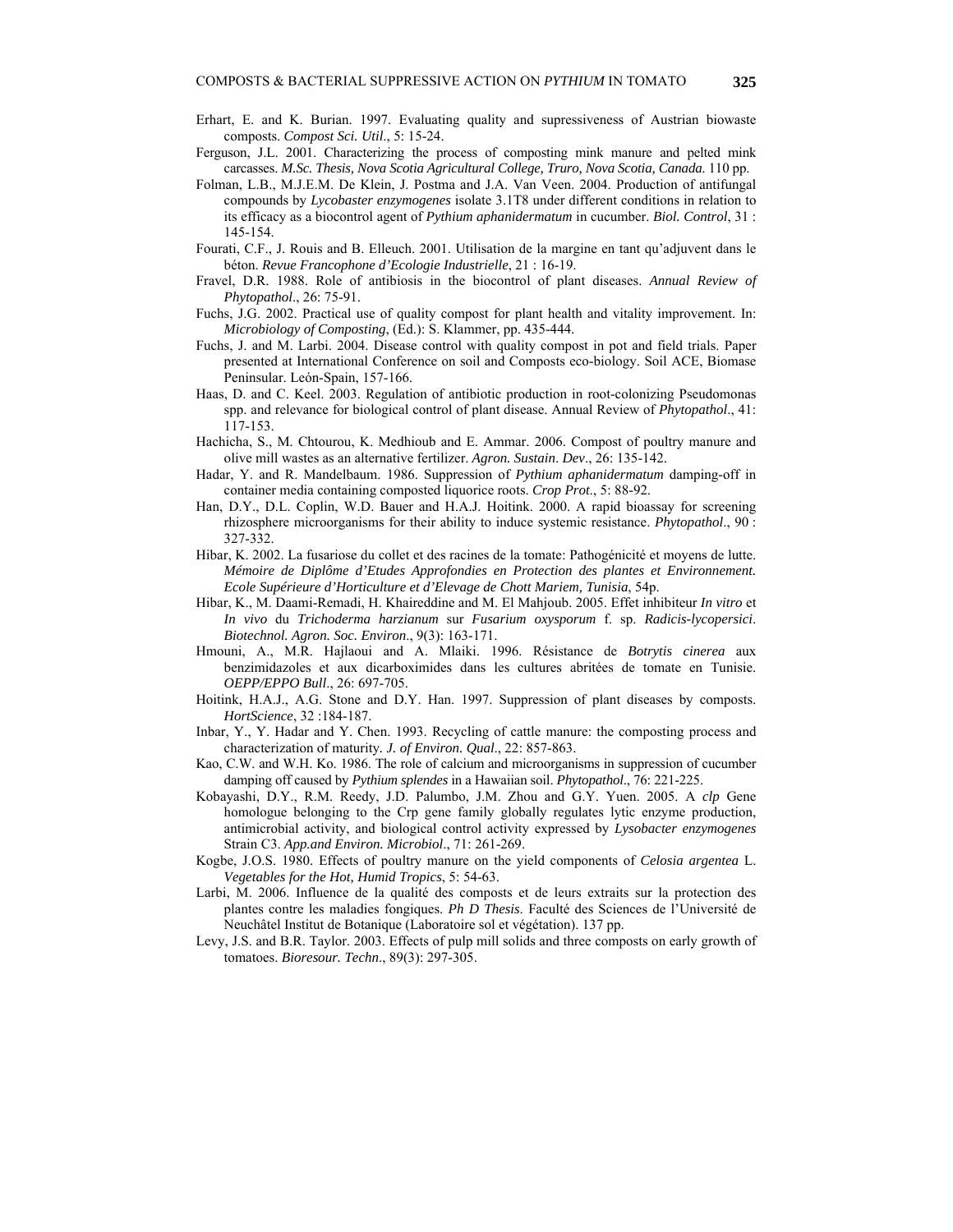- Lugtenberg, B.J.J., L. Dekkers and G.V. Bloemberg. 2001. Molecular determinants of rhizosphere colonization by *Pseudomonas*. *Annual Review of Phytopathol*., 39: 461-490.
- Lulakis, M.D. and S.I. Petsas. 1995. Effect of humic substances from vine-canes mature compost on tomato seedling growth. *Bioresour. Techn*., 54(2): 179-182.
- Lumsden, R.D., J.A. Lewis and P.D. Millner. 1983. Effect of composted sewage sludge on several soilborne pathogens and diseases. *Phytopathol*., 73: 1543-1548.
- Mandelbaum, R. and Y. Hadar. 1990. Effects of available carbon source on microbial activity and suppression of *Pythium aphanidermatum* in compost and peat container media. *Phytopathology*, 80: 794-804.
- Mandelbaum, R., Y. Hadar and Y. Chen. 1988. Composting of agricultural wastes for their use as container media: effect of heat treatments on suppression of *Pythium aphanidermatum* and microbial activities in substrates containing compost. *Biol. Wastes*, 26: 261-274.
- Manios, V.I. and E. Kapetanios. 1992. Effect of town refuse compost as soil amendment on greenhouse Tomato crop. *Acta Hort. (ISHS)*, 302: 193-202.
- McQuilken, M.P., J.M. Whipps and J.M. Lynch. 1994. Effects of water extracts of a composted manure-straw mixture on the plant pathogen *Botrytis cinerea*. *World Journal of Microbiology and Biotechnology*, 10: 20-26.
- Meunchang, S., S. Panichsakpatana and R.W. Weaver. 2006. Inoculation of sugar mill byproducts compost with N-2-fixing bacteria. *Plant and soil*, 280(1-2): 171-176.
- Meunchang, S., P. Supamard and R.W. Weaver. 2005. Co-composting of filter cake and bagasse; by products from a sugar mill. *Bioresour. Techn*., 96(4): 2005.
- Nefzaoui, A. and A. Ben Dhia. 1978. Mise au point sur les expériences réalisées sur l'utilisation des grignons d'olives en alimentation animale. *Séminaire sur l'olivier et autres plantes oléagineuses cultivées en Tunisie. Mahdia-Tunisie.*
- Nefzaoui, A. and M. Zidani. 1987. Les sous-produits de l'olivier. *République Tunisienne, Ministère de l'Agriculture. Institut de l'Olivier, Sfax*, 136pp.
- Nielsen, P. and J. Sørensen. 1997. Multi-target and medium-independent fungal antagonism by hydrolytic enzymes in *Paenibacillus polymyxa* and *Bacillus pumilus* strains from barley rhizosphere. *FEMS Microbiol. Ecol*., 22: 183-192.
- Notz, R., M. Maurhofer, U. Schnider Keel, B. Duffy, D. Haas and G. Defago. 2001. Biotic factors affecting expression of the 2,4-diacetylphloroglucinol biosynthesis gene phlA in *Pseudomonas fluorescens* biocontrol strain CHA0 in the rhizosphere. *Phytopathol*., 91 : 873-881.
- Orquín, R., M. Abad, P. Noguera, R. Pulchades, A. Maquieira, V. Noguera and F. de la Iglesia F 2001. Composting of Mediterranean seagrass and seaweed residues with yard waste for horticultural purposes. *Acta Hort*., 549: 29-35.
- Paulitz, T.C. and R. Baker. 1987. Biological control of *Pythium* Damping-off of cucumbers of *Pythium nunn*: Influence of soil environment and organic amendments. *Phtopathol*., 77: 341- 346.
- Paulitz, T.C. and R.R. Bélanger. 2001. Biological control in greenhouse systems. *Annu. Rev. Phytopathol*., 39: 103-133.
- Quarles, W. 2001. Compost tea for organic farming and gardening. *The IPM Practitioner*, 23(9): 1-8.
- Rattink, H. 1992. Targets for pathology research in protected crops. *Pestic. Sci*., 36: 385-388.
- Raupach, G.S., L. Liu, J.F. Murphy, S. Tuzun and J.W. Kloepper. 1996. Induced systemic resistance in cucumber and tomato against cucumber mosaic cucumovirus using plant growthpromoting rhizobacteria (PGPR). *Plant Dis*., 80: 891-894.
- Reuveni, R., M. Raviv, A. Krasnovsky, L. Freiman, S. Medina, A. Bar and D. Orion. 2002. Compost induces protection against *Fusarium oxysporum* in sweet Basil. *Crop Prot*., 21: 583-587.
- Ringer, C.E., P.D. Millner, L.M. Teerlinck and B.W. Lyman. 1997. Suppression of seedling dampingoff disease in potting mix containing animal manure composts. *Compost Sci*. *Util*., 5: 6-14.
- Roig, A., A. García-Gómez, M.P. Bernal and J. Ceggara. 2001. Composting of the solid fraction of olive mill wastewater. *Acta Hort*., 549 : 19-27.